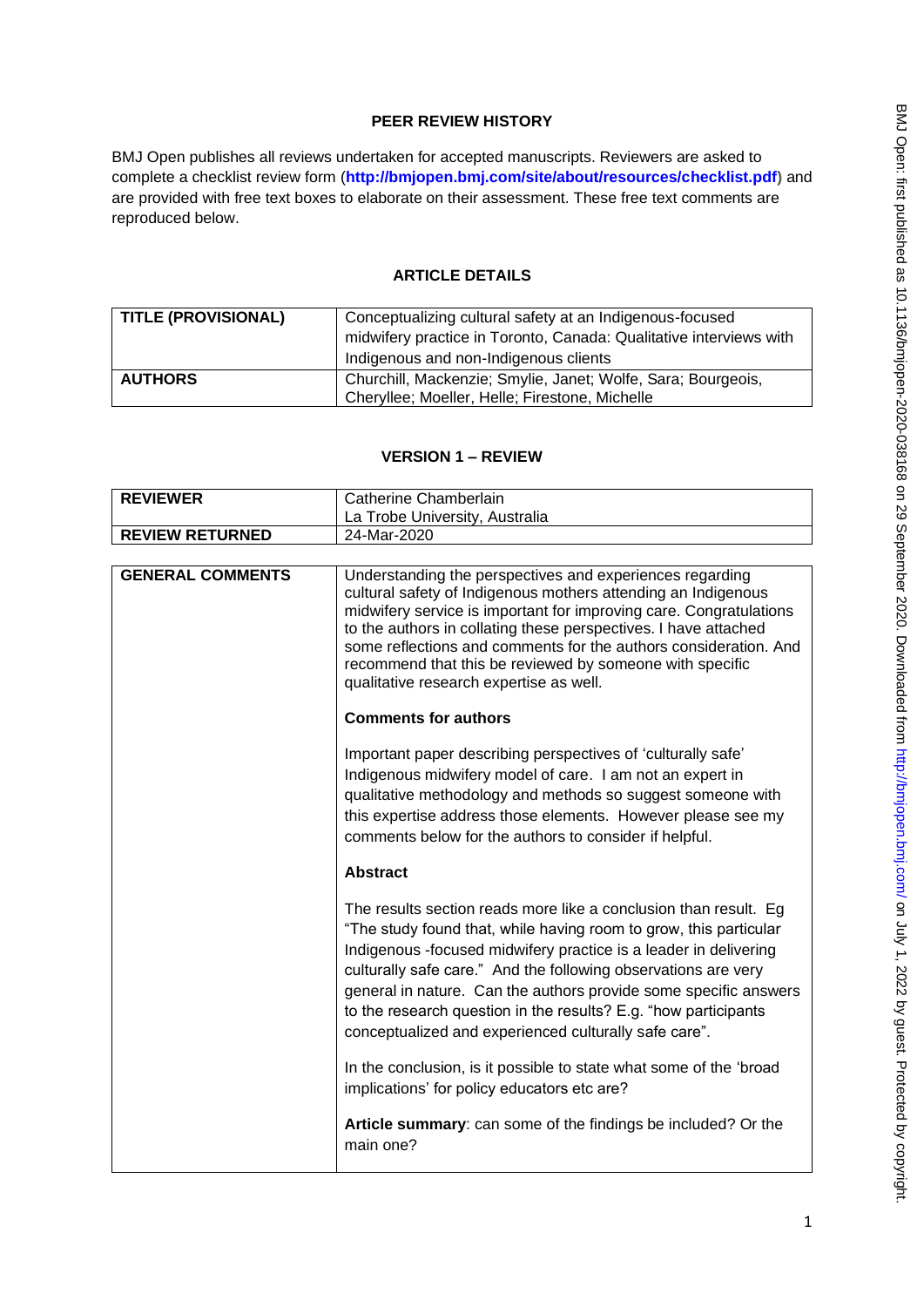| <b>Background</b>                                                                                                                                                                                                                                                                                                                                                                                                                             |
|-----------------------------------------------------------------------------------------------------------------------------------------------------------------------------------------------------------------------------------------------------------------------------------------------------------------------------------------------------------------------------------------------------------------------------------------------|
| Im not quite sure about the description of Brian Sinclair's death<br>and what that adds to the argument being made the subsequent<br>lines? One could argue that lots of individuals die because they<br>are ignored and not treated in emergency departments. So I<br>wonder if the subsequent papers that cite comparative disparities<br>are more valid?                                                                                   |
| In the first para about cultural safety I cant see a definition or<br>reference about what it actually is defined as in this paper. Can<br>you add that in early, and then the rest of the info in this para<br>related to that. The subsequent para talks about what it isn't and<br>'what it inherently is' (ie anticolonial etc)but an explicit clear<br>definition of what it is would help underpin all these other important<br>points. |
| Is it worth noting there are many other terms used and how this<br>relates? Eg cultural security, cultural competence etc?                                                                                                                                                                                                                                                                                                                    |
| Please consider if this sentence is actually true? "Although all<br>midwives practicing in what is now known as Ontario are<br>committed to cultural safety" - or does it refer to Indigenous<br>midwives? Ide be a little surprised if it was all midwives given<br>social diversity.                                                                                                                                                        |
| <b>Methods</b>                                                                                                                                                                                                                                                                                                                                                                                                                                |
| There is a good description of the overall evaluation with mixed<br>data etc, but it wasn't clear to me how the questions, methods and<br>findings outlined in this paper fit into the overall evaluation. Can<br>the authors make this clearer in the study overview?                                                                                                                                                                        |
| Can you outline any criteria used for purposive sampling to<br>represent "diversity of needs, choices, identities, and experiences<br>observed at SGMT"?                                                                                                                                                                                                                                                                                      |
| I couldn't see ethics approval cited – apologies if Ive missed this.                                                                                                                                                                                                                                                                                                                                                                          |
| Reflexivity considerations: Can the authors describe the<br>relationship between the participants and the researcher? And any<br>possible bias with reflections on care at the service they were<br>attending? Were the participants current service clients and how<br>was any potential bias here considered or addressed?                                                                                                                  |
| I don't quite understand the rationale for asking non-Indigenous<br>participants about their experience of culturally safe care in an<br>Indigenous midwifery service. Are you able to explain the<br>rationale for this and how those perspectives address the research<br>question?                                                                                                                                                         |
| <b>Results</b>                                                                                                                                                                                                                                                                                                                                                                                                                                |
|                                                                                                                                                                                                                                                                                                                                                                                                                                               |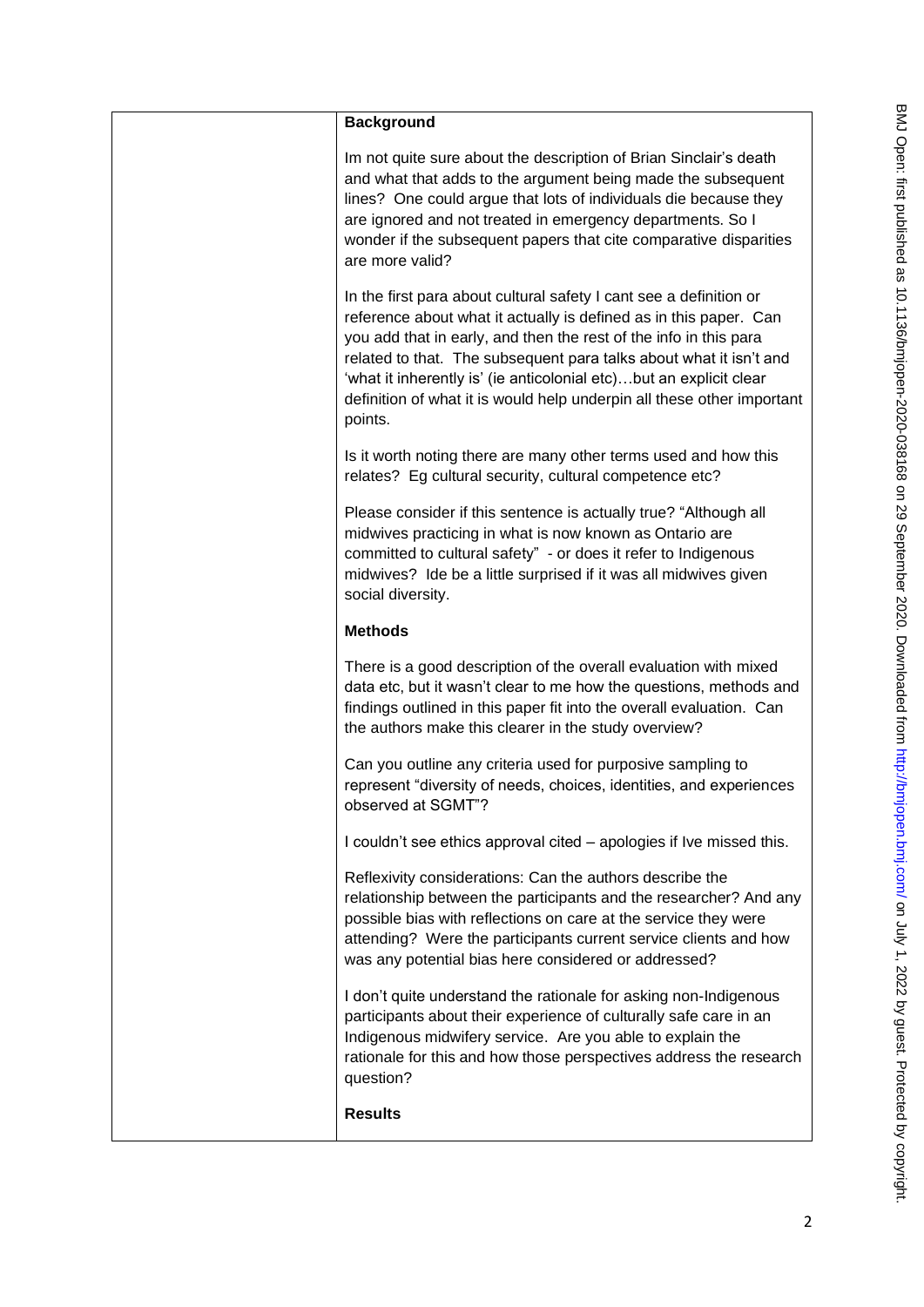| The list of domains and themes are really helpful and suggest<br>these at least are listed in the abstract.                                                                                                                                                                                                                                                                                                                                  |
|----------------------------------------------------------------------------------------------------------------------------------------------------------------------------------------------------------------------------------------------------------------------------------------------------------------------------------------------------------------------------------------------------------------------------------------------|
| It took me a little while of reading into the results that the domains<br>all related to cultural safety. It might help readers to make this<br>explicit in the first section and signpost it a bit more clearly.                                                                                                                                                                                                                            |
| I do wonder if the wording can be refined a little to be more<br>informative (eg whether they are important or negative or positive<br>or something?) e.g. 'respect and support for choices is critical for<br>women' or something that describes the importance (or lack of) of<br>'respect and support for choices'?                                                                                                                       |
| The 'themes' referred to in the first para appear to be referred to<br>as 'subthemes' in subsequent paras. This is a bit confusing and<br>would help to ref to consistently throughout, whatever term is<br>chosen.                                                                                                                                                                                                                          |
| There are no participant quotes at all to support the theme of<br>'logistics of pregnancy birth etc'. And I couldn't understand what<br>this theme was actually about. This needs more detail and<br>supporting quotes. Especially as the previous theme was 2 pages<br>long. Authors may want to consider balancing quotes across<br>themes where possible.                                                                                 |
| <b>Discussion</b>                                                                                                                                                                                                                                                                                                                                                                                                                            |
| The authors need to justify the evidence for the main finding in the<br>abstract and discussion "In this study, we found that while SGMT<br>has room to grow, the practice is leader in delivering culturally safe<br>care in their community." While this may be true, I couldn't see<br>where this evidence was in the results presented. This section<br>should reflect what can be justified in the results.                             |
| Wondering if the second sentence appears to be more reflective of<br>the actual results so this section could start there?                                                                                                                                                                                                                                                                                                                   |
| It was difficult to determine from the results the differences<br>between indigenous and non-indigenous perspectives as outlined<br>in the discussion. Im wondering if the discussion can be tightened<br>a bit more to reflect on what is presented in the results? It is<br>currently very long and seems to bring in quite a bit of new<br>material and it didn't seem to all be directly related to reflections<br>on the main findings. |
| Was a reporting checklist used (e.g. COREQ)?                                                                                                                                                                                                                                                                                                                                                                                                 |
| <b>Conclusion</b>                                                                                                                                                                                                                                                                                                                                                                                                                            |
| Would help to clarify what the 'uniqueness of Indigenous cultural<br>safety' is? Does this simply its different from other types of cultural<br>safety? Or is this referring to the perspectives of cultural safety<br>from Indigenous clients of an Indigenous midwifery service. I was<br>a bit confused here and wondering if may help to focus on a                                                                                      |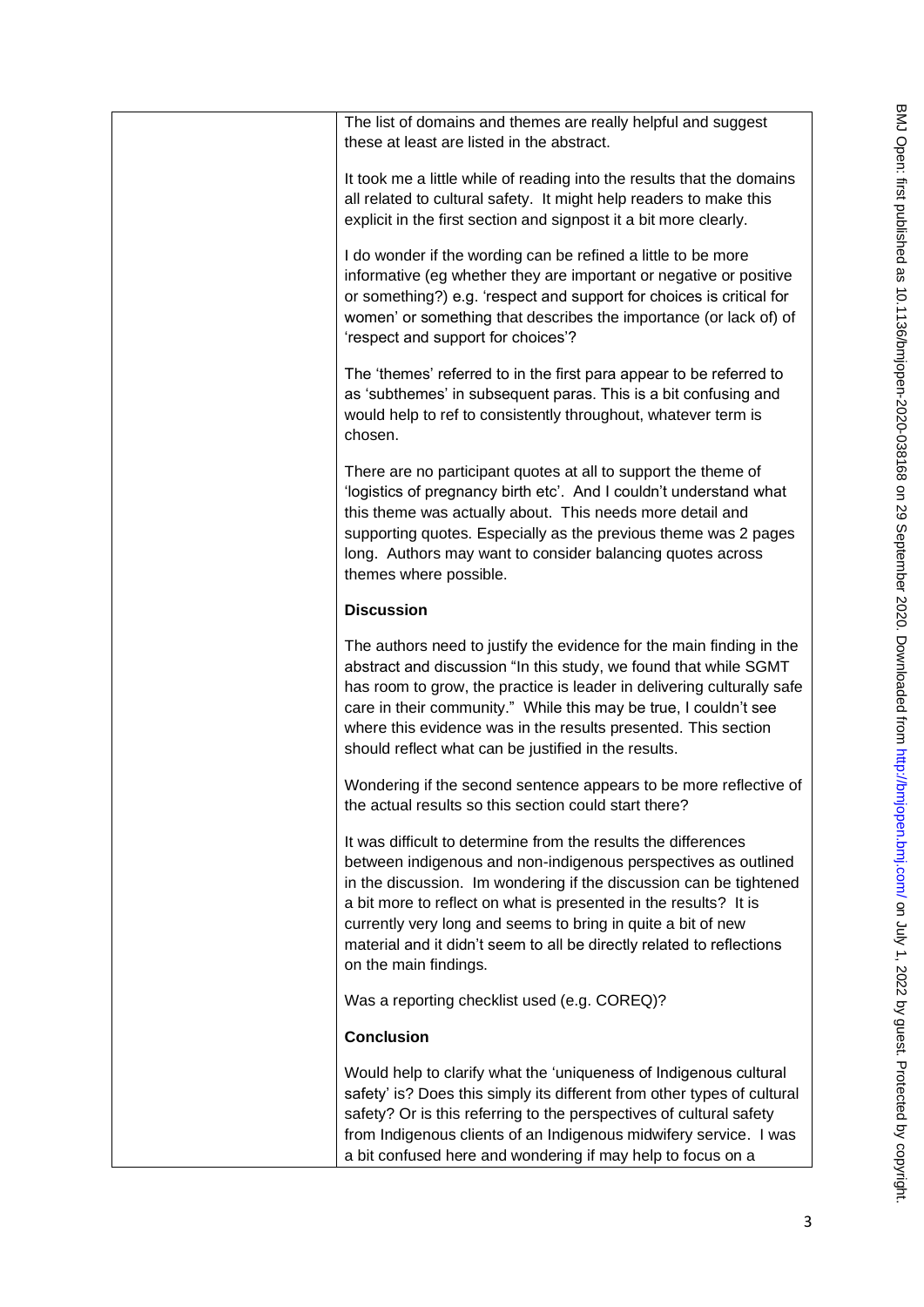| succinct response to the research question and the implications or<br>something?                                                 |
|----------------------------------------------------------------------------------------------------------------------------------|
| Well done to the authors on sharing perspectives of Indigenous<br>and non-Indigenous clients of an Indigenous midwifery service. |

| <b>REVIEWER</b>         | Neti Juniarti, S.Kp., M.Kes., MNurs., Ph.D<br>Department of Community Health Nursing, Faculty of Nursing,                                                                                                                                                                                                                                                                                                                                                                                                                                                                                                                                                                                                                                                                                                                                                                                                                                                                                                                                                                                                                                                                                                                                                                                                                                                                                                                                                          |
|-------------------------|--------------------------------------------------------------------------------------------------------------------------------------------------------------------------------------------------------------------------------------------------------------------------------------------------------------------------------------------------------------------------------------------------------------------------------------------------------------------------------------------------------------------------------------------------------------------------------------------------------------------------------------------------------------------------------------------------------------------------------------------------------------------------------------------------------------------------------------------------------------------------------------------------------------------------------------------------------------------------------------------------------------------------------------------------------------------------------------------------------------------------------------------------------------------------------------------------------------------------------------------------------------------------------------------------------------------------------------------------------------------------------------------------------------------------------------------------------------------|
|                         | Universitas Padjadjaran                                                                                                                                                                                                                                                                                                                                                                                                                                                                                                                                                                                                                                                                                                                                                                                                                                                                                                                                                                                                                                                                                                                                                                                                                                                                                                                                                                                                                                            |
|                         | Indonesia                                                                                                                                                                                                                                                                                                                                                                                                                                                                                                                                                                                                                                                                                                                                                                                                                                                                                                                                                                                                                                                                                                                                                                                                                                                                                                                                                                                                                                                          |
| <b>REVIEW RETURNED</b>  | 01-Apr-2020                                                                                                                                                                                                                                                                                                                                                                                                                                                                                                                                                                                                                                                                                                                                                                                                                                                                                                                                                                                                                                                                                                                                                                                                                                                                                                                                                                                                                                                        |
|                         |                                                                                                                                                                                                                                                                                                                                                                                                                                                                                                                                                                                                                                                                                                                                                                                                                                                                                                                                                                                                                                                                                                                                                                                                                                                                                                                                                                                                                                                                    |
| <b>GENERAL COMMENTS</b> | Thank you for the opportunity to review this paper. Cultural safety<br>is an important topic for people from all cultural background. This<br>paper is well written; however, there are some aspects that could<br>be improved, as follow:<br>1. Abstract: major themes could be presented in the results section<br>of the abstract so that the readers would get overall view about the<br>results of the study. Also, specific implications or<br>recommendations in the conclusion section would improve the<br>clarity of the abstract.<br>2. Introduction: research question and objective of the study are<br>missing in the introduction section. The flow of introduction section<br>needs some improvement, as currently it seems like the sub-<br>sections are not linked together. The last sentence in the<br>introduction section should be moved to the methods section.<br>3. Methods: Did the authors use a specific theoretical perspective<br>to analyze and conceptualize cultural safety? If yes, please give a<br>brief explanation of the theoretical perspective being used.<br>4. Results: In the results section, the authors used the term<br>"cultural safety", while the participants used the term "culturally<br>appropriate care". Are these terms interchangeable? Most of the<br>results refer to the culturally appropriate care that is relevant for all<br>cultural backgrounds, not just for indigenous people. This need to |
|                         | be clarify in introduction section based on the theoretical<br>perspective.<br>5. Discussion: the discussion section presented some indigenous                                                                                                                                                                                                                                                                                                                                                                                                                                                                                                                                                                                                                                                                                                                                                                                                                                                                                                                                                                                                                                                                                                                                                                                                                                                                                                                     |
|                         | cultural terms that was not mentioned in the results section. It                                                                                                                                                                                                                                                                                                                                                                                                                                                                                                                                                                                                                                                                                                                                                                                                                                                                                                                                                                                                                                                                                                                                                                                                                                                                                                                                                                                                   |
|                         | would be better to include quotes from participants who used this                                                                                                                                                                                                                                                                                                                                                                                                                                                                                                                                                                                                                                                                                                                                                                                                                                                                                                                                                                                                                                                                                                                                                                                                                                                                                                                                                                                                  |
|                         | terms. Therefore, the discussion will follow on the findings.                                                                                                                                                                                                                                                                                                                                                                                                                                                                                                                                                                                                                                                                                                                                                                                                                                                                                                                                                                                                                                                                                                                                                                                                                                                                                                                                                                                                      |
|                         | 6. Conclusion: the conclusion section needs to addressed the                                                                                                                                                                                                                                                                                                                                                                                                                                                                                                                                                                                                                                                                                                                                                                                                                                                                                                                                                                                                                                                                                                                                                                                                                                                                                                                                                                                                       |
|                         | research question or research objective about cultural safety. A                                                                                                                                                                                                                                                                                                                                                                                                                                                                                                                                                                                                                                                                                                                                                                                                                                                                                                                                                                                                                                                                                                                                                                                                                                                                                                                                                                                                   |
|                         | more specific implications of the study and recommendation would                                                                                                                                                                                                                                                                                                                                                                                                                                                                                                                                                                                                                                                                                                                                                                                                                                                                                                                                                                                                                                                                                                                                                                                                                                                                                                                                                                                                   |
|                         | help the reader to implement the conceptual of cultural safety.<br>Currently, the implication is unclear.                                                                                                                                                                                                                                                                                                                                                                                                                                                                                                                                                                                                                                                                                                                                                                                                                                                                                                                                                                                                                                                                                                                                                                                                                                                                                                                                                          |
|                         |                                                                                                                                                                                                                                                                                                                                                                                                                                                                                                                                                                                                                                                                                                                                                                                                                                                                                                                                                                                                                                                                                                                                                                                                                                                                                                                                                                                                                                                                    |

| <b>REVIEWER</b>         | Luke Molloy                                                           |
|-------------------------|-----------------------------------------------------------------------|
|                         | The University of Wollongong,                                         |
|                         | Australia                                                             |
| <b>REVIEW RETURNED</b>  | 19-May-2020                                                           |
|                         |                                                                       |
| <b>GENERAL COMMENTS</b> | The statement "In this study, we found that while SGMT has room       |
|                         | to grow, the practice is leader in delivering culturally safe care in |
|                         | their community' should be removed from both the abstract and         |
|                         | the discussion, as you have not found clearly found this or at least, |
|                         | cannot justifiably make this statement based on the data provided.    |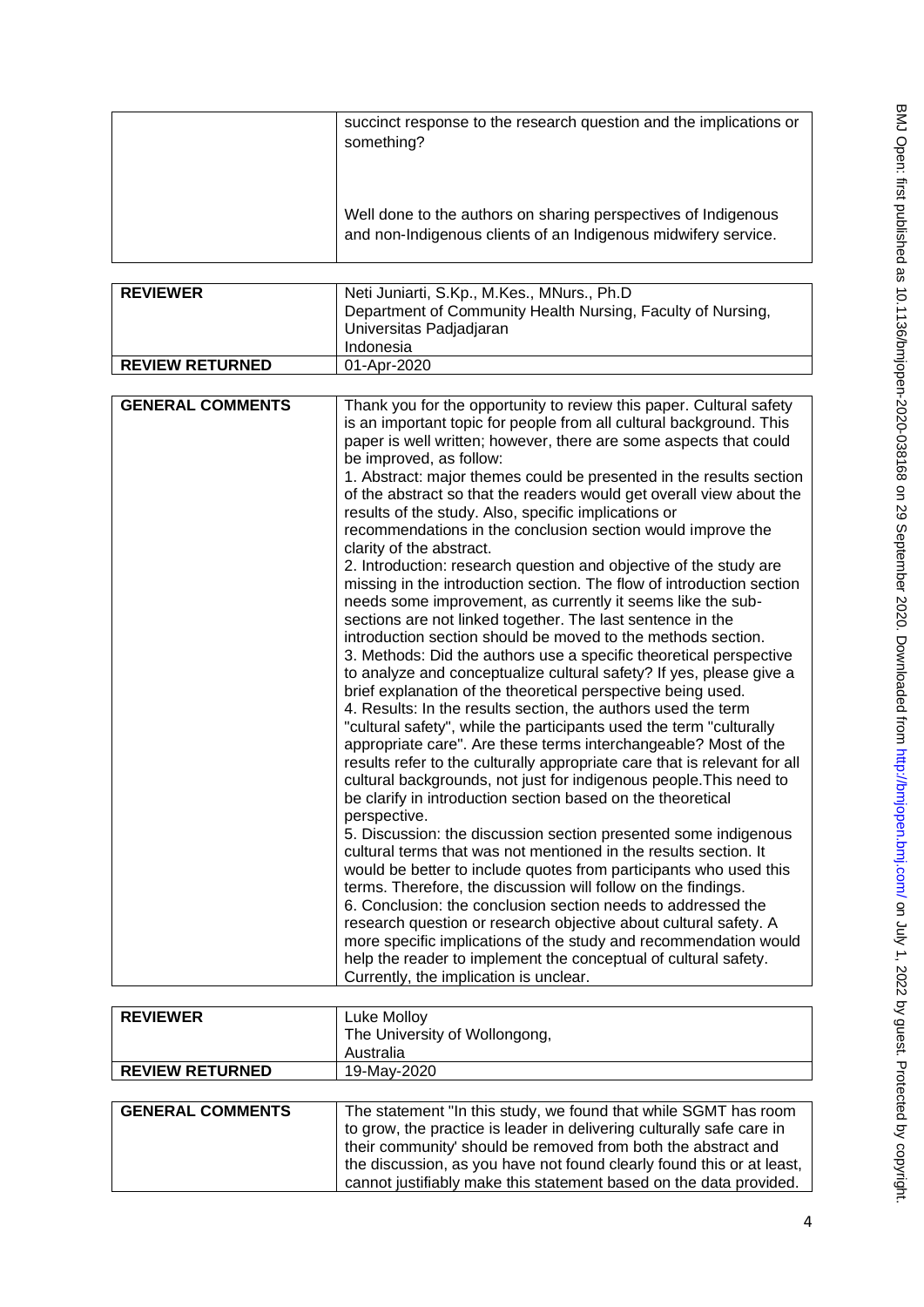### **VERSION 1 – AUTHOR RESPONSE**

#### **REVIEWER 1**

### **Abstract**

**1.1.** The results section reads more like a conclusion than result. Eg "The study found that, while having room to grow, this particular Indigenous -focused midwifery practice is a leader in delivering culturally safe care." And the following observations are very general in nature. Can the authors provide some specific answers to the research question in the results? E.g. "how participants conceptualized and experienced culturally safe care".

**Response:** Thank you for catching this. The results section has been rewritten in the Abstract (see p.3).

**1.2.** In the conclusion, is it possible to state what some of the 'broad implications' for policy educators etc. are?

**Response:** Thank you for noting this. The conclusion section has been rewritten in the Abstract to include broad implications, e.g., "We hope that the positive impacts documented in this study motivate evaluators and health care providers to work towards a future where "cultural safety" becomes a standard of care" (p.3).

#### **Article Summary**

**1.3.** Can some of the findings be included? Or the main one?

**Response:** The subheading has been updated to read "Strengths and Limitations of the Study" as per BMJ Open requirements. The bullets have been refined to reveal more about the findings as per your comments (see p.3).

#### **Introduction**

**1.4.** I'm not quite sure about the description of Brian Sinclair's death and what that adds to the argument being made the subsequent lines? One could argue that lots of individuals die because they are ignored and not treated in emergency departments. So I wonder if the subsequent papers that cite comparative disparities are more valid?

**Response:** We agree that the description of Brian Sinclair's death could have been written with greater clarity. The description has been updated (see p.4). We also agree that many Indigenous and non-Indigenous people have likely died as a result of negligence in the emergency department. That said, there is strong legal evidence that Mr. Sinclair's negligent death was linked to incorrect and stereotyped assumptions that Mr. Sinclair was intoxicated by alcohol and homeless, both of which were incorrect assumptions (one of the lead authors was expert witness at Mr. Sinclair's inquest). The interim report from the [Brian Sinclair Working](https://www.dropbox.com/s/wxf3v5uh2pun0pf/Out%20of%20Sight%20Final.pdf?dl=0)  [Group](https://www.dropbox.com/s/wxf3v5uh2pun0pf/Out%20of%20Sight%20Final.pdf?dl=0) and the [policy changes that have been made since his death](https://www.cbc.ca/news/canada/manitoba/brian-sinclair-inquest-manitoba-ombudsman-1.5073895) describe and reflect how anti-Indigenous racism, such as stereotypes regarding Indigenous people and alcohol abuse, can lead to missed diagnoses and inadequate medical care. We chose to include Brian's story because it is a clear and widely cited Canadian example of the harm that is occurring due to anti-Indigenous racism in health care. Because cultural safety was designed to ameliorate and prevent these harms, we believe his story strengthens our argument.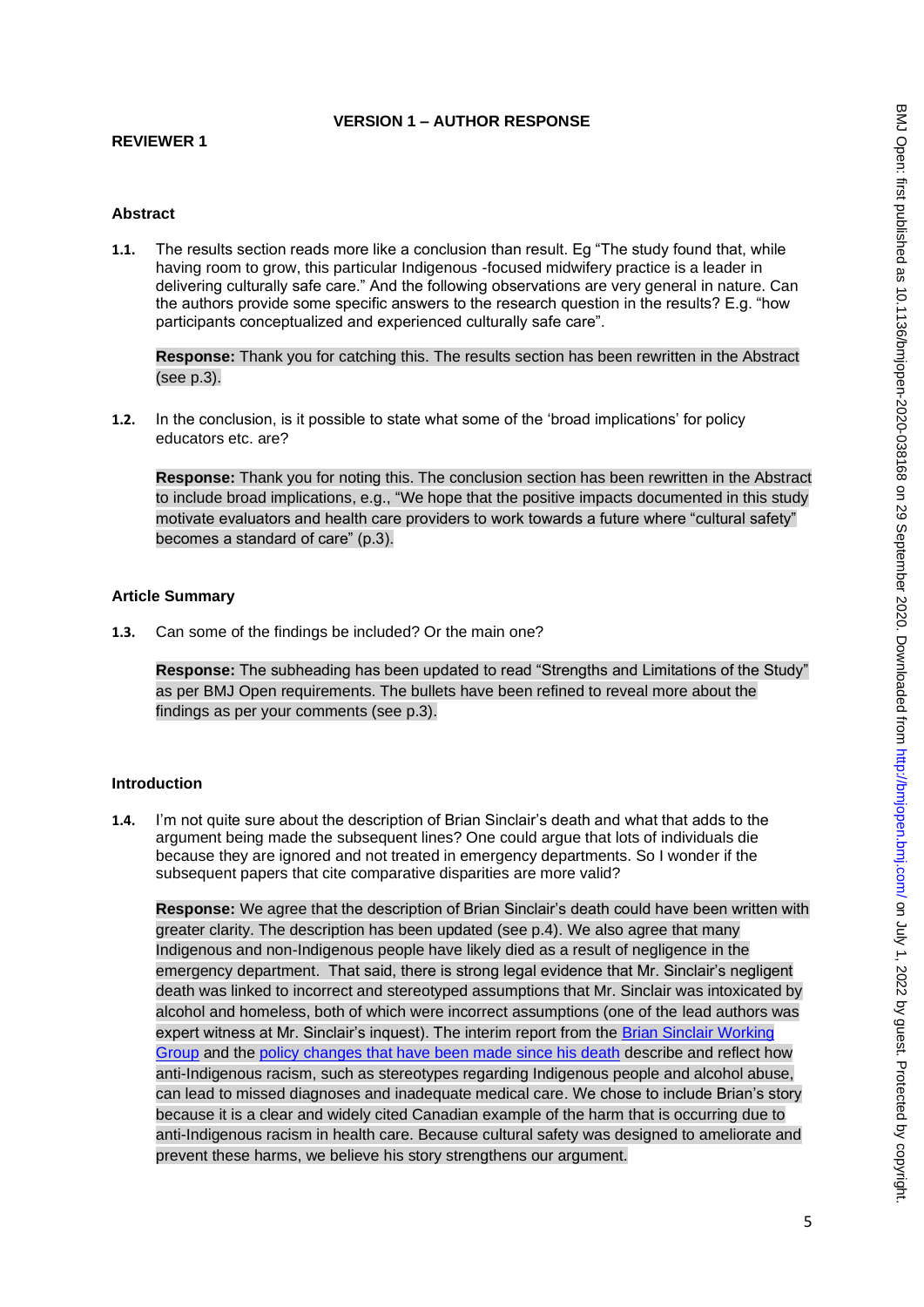**1.5.** In the first para about cultural safety I can't see a definition or reference about what it actually is defined as in this paper. Can you add that in early, and then the rest of the info in this para related to that. The subsequent para talks about what it isn't and 'what it inherently is' (ie., anticolonial etc)...but an explicit clear definition of what it is would help underpin all these other important points.

**Response:** We agree that a more explicit definition of cultural safety, and more information about what distinguishes cultural safety from cultural awareness, sensitivity, and competency approaches were needed. We have rewritten the paragraphs on cultural safety to address these comments (see p.4, para.2-5). For example, we have included the new sentence: "…cultural safety is both a process and an outcome; it encompasses the planning, delivery, evaluation, and outcomes of health care (12,18). While culturally *unsafe* care includes "any actions [or omissions] that demean, diminish, or disempower the cultural identity and well-being of the individual" (19, p.5) and is enabled by systems of oppression, culturally *safe* care is the outcome of feeling comfortable, respected, and safe in one's cultural identity.

**1.6.** Is it worth noting there are many other terms used and how this relates? Eg cultural security, cultural competence etc.?

**Response:** We agree that there was room to distinguish cultural safety from other terms. This has been updated in the Introduction beginning with: "Several approaches have been proposed to improve how Indigenous and racialized peoples are treated in the health care system" (p.4, para.2). However, reflecting on what has already been published and the intended scope of this paper, we do not feel it is necessary to explicitly define cultural awareness, cultural sensitivity, and cultural competency beyond their limitations. Other papers have explored the differences in depth and have been referenced for readers to review (12–17).

**1.7.** Please consider if this sentence is actually true? "Although all midwives practicing in what is now known as Ontario are committed to cultural safety" - or does it refer to Indigenous midwives? Ide be a little surprised if it was all midwives given social diversity.

**Response:** Indigenous and non-Indigenous midwives are both committed to cultural safety. We have clarified this by adding the following new sentences:

**"**In what is now known as Canada, Indigenous midwives are leaders in delivering culturally safe care. The National Aboriginal Council of Midwives (NACM) defines "cultural safety" as a core value; as Indigenous midwives 'create and protect the sacred space in which each woman, in her uniqueness, can feel safe to express who she is and what she needs' (24, p.3)." (p.5, para.2)

**"**Respect for client dignity, autonomy, cultural safety, and experience as central to decisionmaking are core values of Ontario Midwives (28)" (p.5, para.2)

### **Methods**

**1.8.** There is a good description of the overall evaluation with mixed data etc, but it wasn't clear to me how the questions, methods and findings outlined in this paper fit into the overall evaluation. Can the authors make this clearer in the study overview?

**Response:** We have rewritten the first paragraph of the methods section to include more information about the evaluation, specifically: the evaluation purpose, questions, and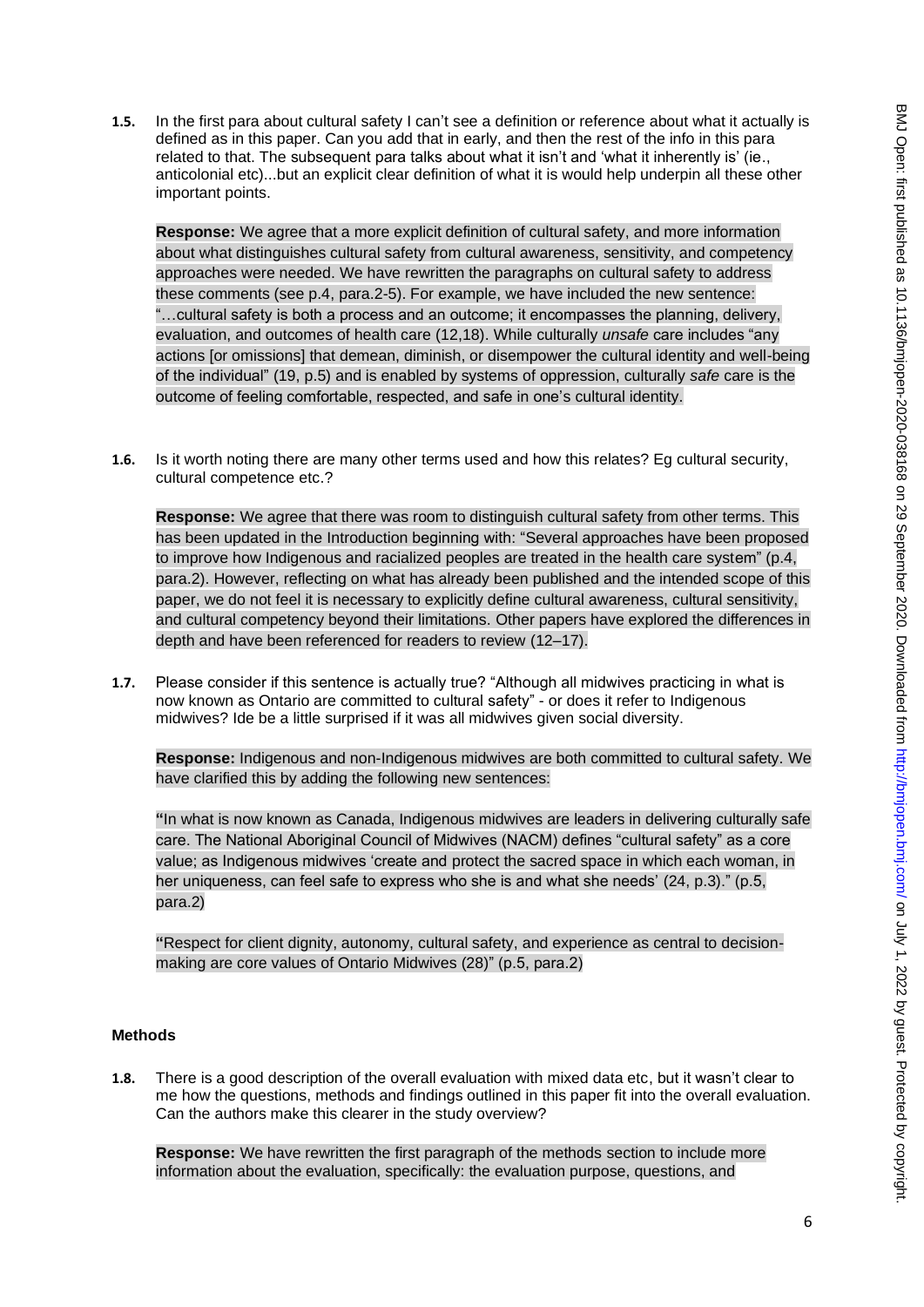components, and how exactly this study fits within the evaluation (see p.6, para.1). For example, a new sentence reads: "Evaluation questions included: (1) What are the maternal, child and family birth outcomes for SGMT clients? (2) What are the key prenatal, birthing and reproductive health needs of our clients and how are we meeting these needs? (3) How do our clients define culturally secure reproductive health care? And (4) Is SGMT contributing to changes in attitudes and behaviours regarding Aboriginal peoples, knowledge, and practice, and how?" (p.6, para.1)

**1.9.** Can you outline any criteria used for purposive sampling to represent "diversity of needs, choices, identities, and experiences observed at SGMT"?

**Response:** We agree that more detail needed to be included. This has been clarified on p. 6., para 4: "Potential participants were identified using purposeful sampling (47) to best represent the diversity of needs, choices, and health care experiences observed at SGMT. SGMT midwives compiled a list of clients who were ≥ 18 years old, gave birth in 2014, and represented different social locations – including age, family structure, socio-economic status, education level, Indigenous/non-Indigenous identity, race, and birth outcomes – to be potential participants."

**1.10.** I couldn't see ethics approval cited – apologies if Ive missed this.

**Response:** No problem – the ethics approval is on p.2.

**1.11.** Reflexivity considerations: Can the authors describe the relationship between the participants and the researcher? And any possible bias with reflections on care at the service they were attending?

**Response:** The Methods have been updated to answer these questions (see p.6-7, para.4): "MC is a white settler cisgender woman who at the time of the study was a novice researcher completing her Master of Public Health. She had no previous relationship with SGMT, midwifery, childbirth, or the participants. MC received training and mentorship from the SGMT midwives and WLH researchers to prepare for participant contact and interviewing." Any possible bias would have been reduced by the Indigenous-led, mixed academic and community research team involved in the study design, conduct, and analysis.

**1.12.** Were the participants current service clients and how was any potential bias here considered or addressed?

**Response**: The participants were not current service clients of SGMT. Participants were reassured when learning about the study/before being invited to consent that their participation or lack thereof would have no impact on their future care relationship (if any) with SGMT. We have noted this at the end of p.6., para.1.

**1.13.** I don't quite understand the rationale for asking non-Indigenous participants about their experience of culturally safe care in an Indigenous midwifery service. Are you able to explain the rationale for this and how those perspectives address the research question?

**Response:** Thank you for this comment. To clarify, SGMT serves Indigenous and non-Indigenous clients and is staffed by Indigenous and non-Indigenous midwives. This has been added to the Introduction (p.5, para.4). Because SGMT strives to provide culturally safe care to its entire clientele and because this study was nested in an evaluation of the entire practice, it was appropriate to ask both Indigenous and non-Indigenous clients about cultural safety. While the concept of cultural safety was originally rooted in efforts to enhance Indigenous experiences of health and social services, our hypothesis is that it may also be relevant to culturally diverse populations, including racialized populations who may also experience social exclusion and racism and clients of white/European identities who may want to contribute to more inclusive and equitable sharing of health and social resources. It was also an opportunity to demonstrate that the skills and knowledge inherent to providing culturally safe care is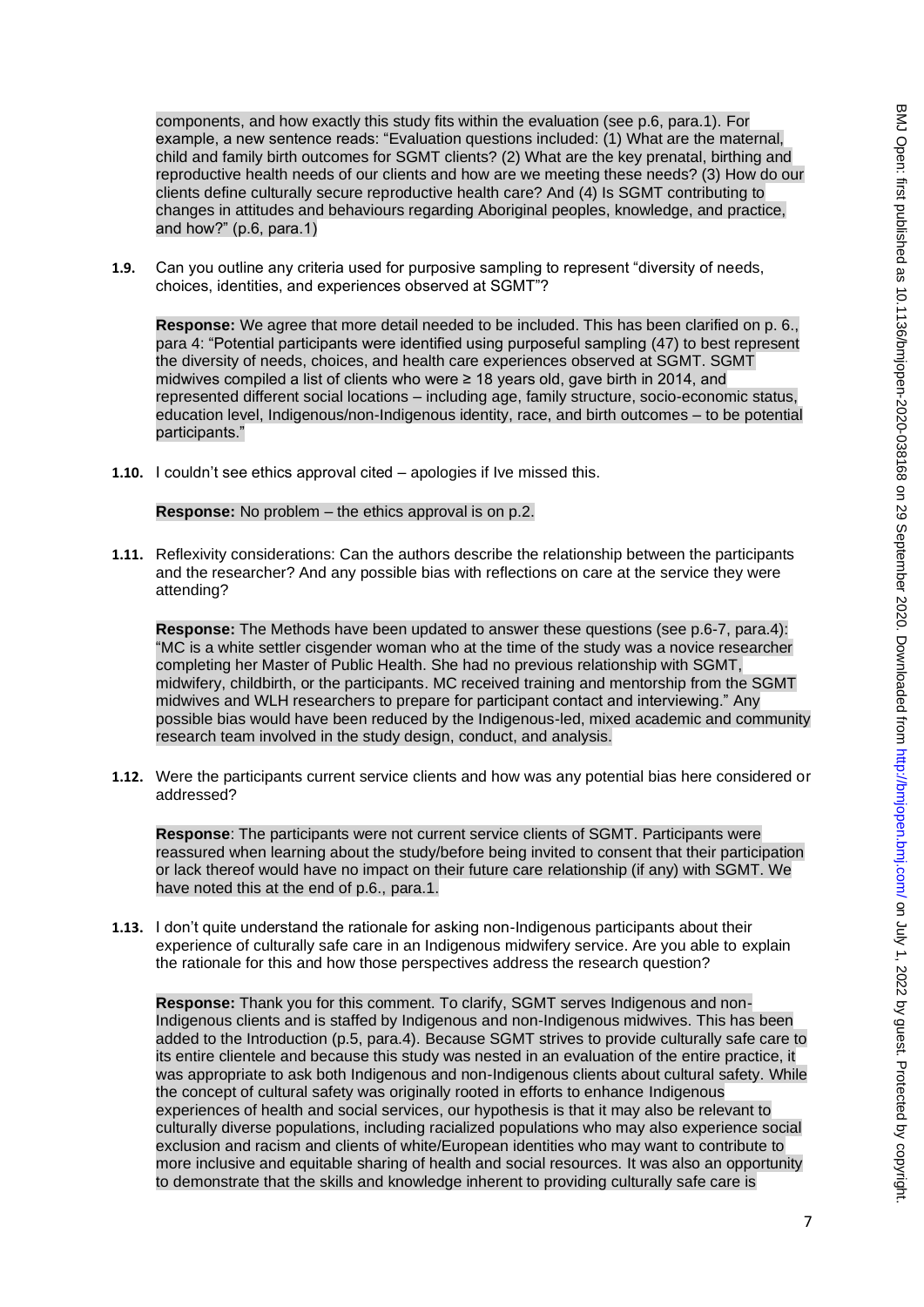relevant and beneficial to clients from all backgrounds and thus should be a core competency of all healthcare providers. Determining how clients from different backgrounds/communities conceptualized and experienced cultural safety *was* the research question/purpose of this study. This is why we asked the question to both Indigenous and non-Indigenous clients.

### **Results**

**1.14.** The list of domains and themes are really helpful and suggest these at least are listed in the abstract.

### **Response:** The domains and themes have been added to the Abstract (p.3).

**1.15.** It took me a little while of reading into the results that the domains all related to cultural safety. It might help readers to make this explicit in the first section and signpost it a bit more clearly.

**Response:** The Results section now reads: "Three domains of cultural safety emerged from the analysis: (1) Relationships and communication, (2) Sharing knowledge and practice, and (3) Culturally safe space. Several themes were identified in each domain. The themes are presented below, supported by quotes from the Indigenous and non-Indigenous participants" (p.8, para.2).

**1.16.** I do wonder if the wording can be refined a little to be more informative (eg whether they are important or negative or positive or something?) e.g. 'respect and support for choices is critical for women' or something that describes the importance (or lack of) of 'respect and support for choices'?

**Response:** We agree. In the Results section, some themes have been reworded so grammatically they finish the sentence "Cultural safety is…" (e.g., Personalized, continuous relationships => Personalized, continuous relationships with midwives").

**1.17.** The 'themes' referred to in the first para appear to be referred to as 'subthemes' in subsequent paras. This is a bit confusing and would help to ref to consistently throughout, whatever term is chosen.

**Response:** We have now used "themes" and "domains" throughout the article.

**1.18.** There are no participant quotes at all to support the theme of 'logistics of pregnancy birth etc'. And I couldn't understand what this theme was actually about. This needs more detail and supporting quotes. Especially as the previous theme was 2 pages long. Authors may want to consider balancing quotes across themes where possible.

**Response:** We agree and have added in quotes to better explain this theme (see p.12).

### **Discussion**

**1.19.** The authors need to justify the evidence for the main finding in the abstract and discussion "In this study, we found that while SGMT has room to grow, the practice is leader in delivering culturally safe care in their community." While this may be true, I couldn't see where this evidence was in the results presented. This section should reflect what can be justified in the results. Wondering if the second sentence appears to be more reflective of the actual results so this section could start there?

**Response:** We agree with this comment. The Discussion now begins as: "This study found that Indigenous and non-Indigenous midwifery clients conceptualized and experienced cultural safety at SGMT in different ways" (p. 15, para.2). The Discussion, Conclusion, and Abstract have all been updated to reflect these changes and align more clearly with the results.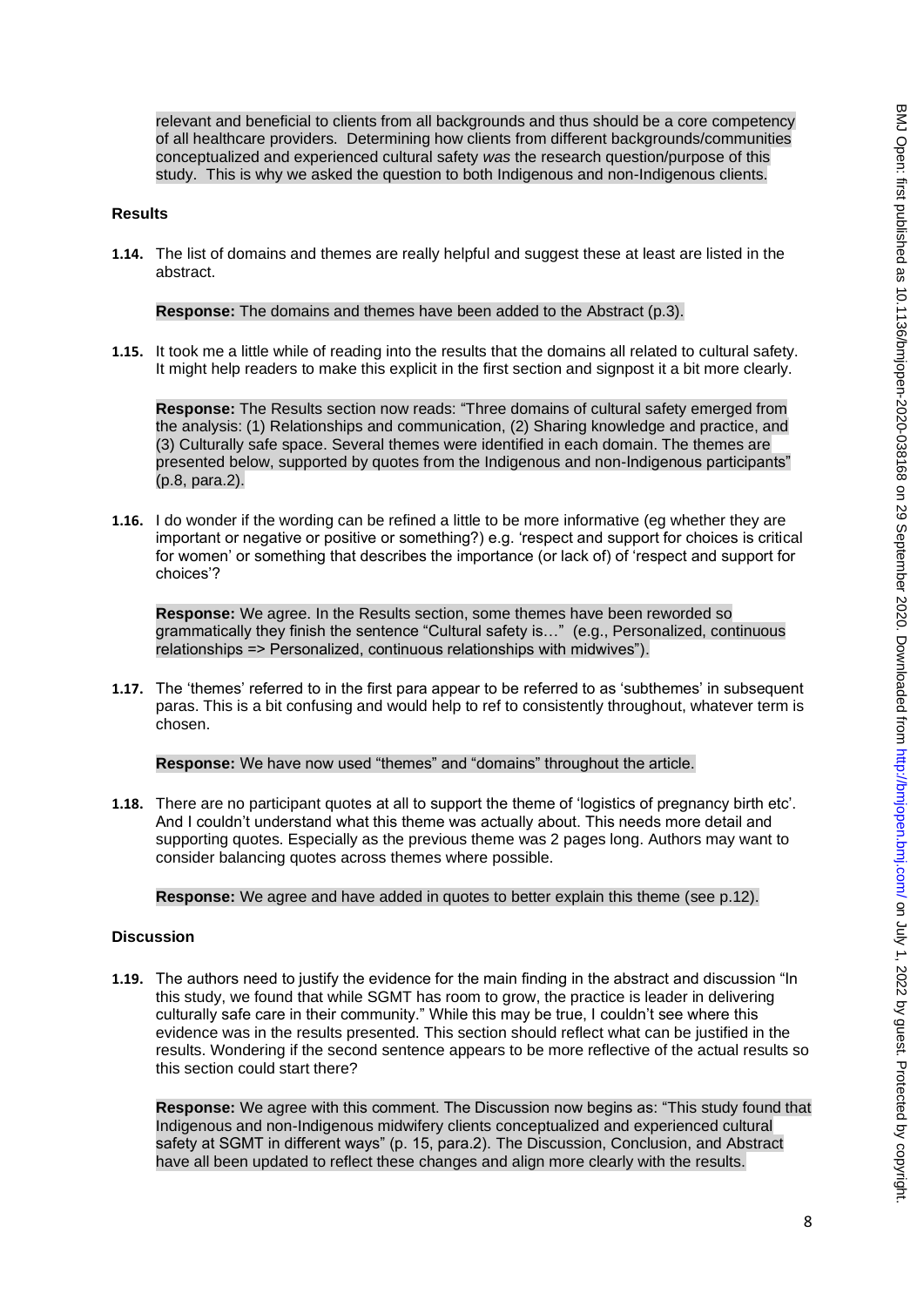**1.20.** It was difficult to determine from the results the differences between indigenous and nonindigenous perspectives as outlined in the discussion. I'm wondering if the discussion can be tightened a bit more to reflect on what is presented in the results? It is currently very long and seems to bring in quite a bit of new material and it didn't seem to all be directly related to reflections on the main findings.

**Response:** The Discussion (see p.15-18) has been refined and condensed to improve readability and comprehension. We have clarified the links between the results and the discussion and the differences between the Indigenous and non-Indigenous participants' conceptualizations of cultural safety. Some key concepts, e.g., Indigenous understandings culture, were clarified in the Introduction and related to the original definition of cultural safety. Other concepts, such as cultural continuity, have been removed for adding additional concepts to the Discussion.

**1.21.** Was a reporting checklist used (e.g. COREQ)?

**Response:** We used an Indigenous research methodology and methods, that built upon previous works by the senior author (JS) – these works are cited in the manuscript. While we appreciate the COREQ checklist and the role that could play in advancing quality assurance in qualitative research, it is a bit dated and misses key elements that are essential in Indigenous qualitative research – for example, self-location of the researchers; Indigenous governance and leadership in the research; and the need to ensure that research about Indigenous peoples is viewed as valuable and meaningful by the people who are the subject of the research. All the key elements of the COREQ checklist have been met.

### **Conclusion**

**1.22.** Would help to clarify what the 'uniqueness of Indigenous cultural safety' is? Does this simply its different from other types of cultural safety? Or is this referring to the perspectives of cultural safety from Indigenous clients of an Indigenous midwifery service. I was a bit confused here and wondering if may help to focus on a succinct response to the research question and the implications or something?

**Response:** We have answered these questions in the revisions made to the Discussion, and updated the Conclusion to reflect these changes and address these comments (pp.15-18). For example, the Discussion now reads:

"…there were aspects of cultural safety that were almost exclusively identified by the Indigenous participants. The conceptualization of cultural safety as having reciprocal kin-based relationships with midwives, access to Indigenous knowledge protocols, and relationships being connected to the space suggests that the Indigenous participants shared a distinct understanding of relationships, knowledge, and space. These conceptualizations resonate with overarching Indigenous social constructs that exist and have always existed across Indigenous communities (51–55)." (p.15, para.3)

# **REVIEWER 2**

**2.1. Abstract:** major themes could be presented in the results section of the abstract so that the readers would get overall view about the results of the study. Also, specific implications or recommendations in the conclusion section would improve the clarity of the abstract.

**Response:** We agree and the results and conclusion sections of the Abstract have been updated accordingly.

**2.2. Introduction:** research question and objective of the study are missing in the introduction section. The flow of introduction section needs some improvement, as currently it seems like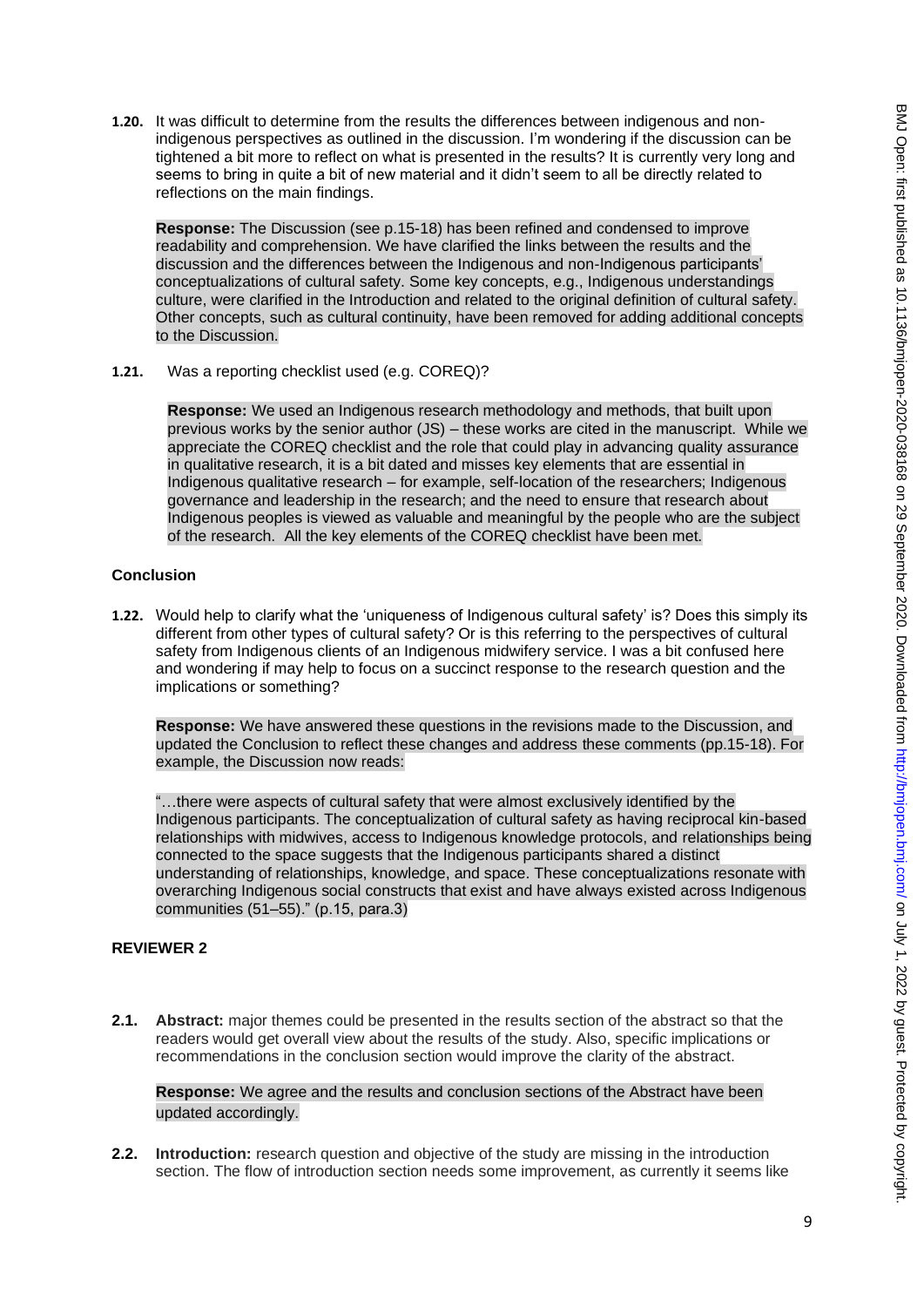the sub-sections are not linked together. The last sentence in the introduction section should be moved to the methods section.

**Response:** Thank you for highlighting the gaps in the flow. The introduction has been edited to improve cohesion. What was formerly the last sentence in the introduction has been updated to communicate the research question/purpose more clearly and read less like the methods section:

"SGMT initiated its first practice evaluation in 2014. In this qualitative study, we present findings from interviews with clients that were conducted as a part of this evaluation. The purpose of this study was to determine how Indigenous and non-Indigenous clients at SGMT conceptualized cultural safety, and the extent to which their experiences at SGMT aligned with these conceptualizations." (p.5, para.6)

**2.3. Methods:** Did the authors use a specific theoretical perspective to analyze and conceptualize cultural safety? If yes, please give a brief explanation of the theoretical perspective being used.

**Response:** We used a critical, naturalizing, and decolonizing interpretive lens throughout this study. This approach has been used in similar contexts and is based on a thorough list of key assumptions that centre Indigenous realities and challenge settler colonialism. These assumptions have been published in other work so we have added the sentence: "This lens is based on key assumptions that have been detailed elsewhere (41, p.437-438)." (p.7, para.3)

**2.4. Results:** In the results section, the authors used the term "cultural safety", while the participants used the term "culturally appropriate care." Are these terms interchangeable? Most of the results refer to the culturally appropriate care that is relevant for all cultural backgrounds, not just for indigenous people. This need to be clarify in introduction section based on the theoretical perspective.

**Response:** Thank you for this question. Upon review of the manuscript, only one participant quote in the Results section uses the term "culturally appropriate care." Cultural safety was explained to All participants as "what makes you feel comfortable, respected, and able to be yourself as a starting point for the interviews (See p. 7, para.2). When talking about culturally safe care, each participant used different terms to describe their experiences and perceptions relative to their cultural identity. For this reason, we do not believe it is necessary to differentiate between culturally safe/culturally appropriate care because in the case of participant explanations they are interchangeable. Further, in the introduction (see p.4), we have clarified our explanation of what distinguishes cultural safety from cultural awareness, sensitivity, and competency. There is rich scholarship on the differences between the concepts that have been referenced in the text should readers have further questions/interest in learning.

**2.5. Discussion:** the discussion section presented some indigenous cultural terms that was not mentioned in the results section. It would be better to include quotes from participants who used this terms. Therefore, the discussion will follow on the findings.

**Response:** We appreciate that some additional Indigenous references and constructs are included in the discussion section, understanding that the discussion is a place where one can contextualize results within larger scholarly and policy landscapes. The constructs and references that we have included in the discussion are part of the current landscape of Indigenous studies – for example, the term wahkootowin and the accompanying references help to contextualize the finding regarding the importance of "kinship" type relationships to